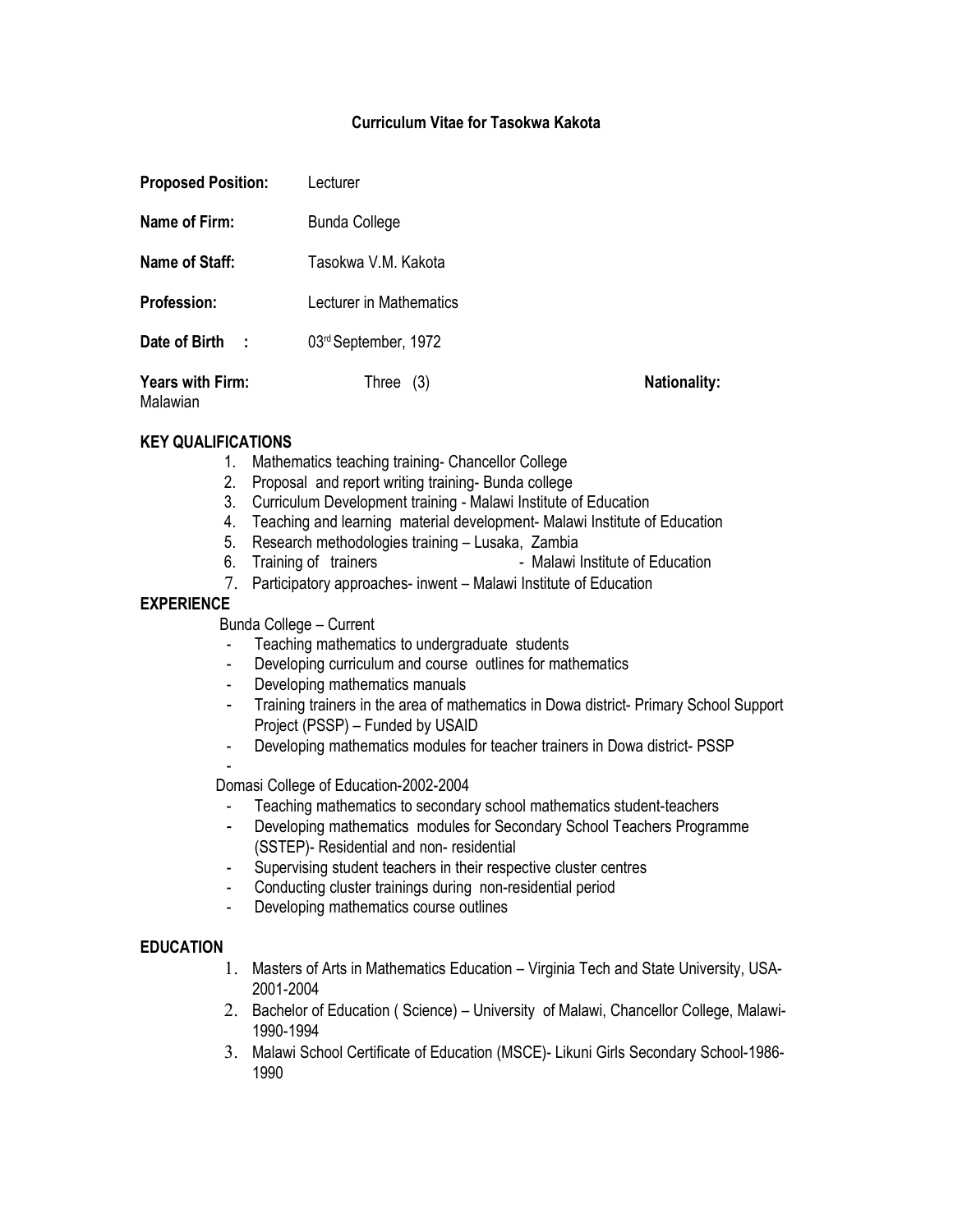# **CURRENT COMPETENCES/SKILLS / KNOWLEDGE/EXPERIENCE**

- Teaching Mathematics courses
- Developing training modules
- Ability to conduct research
- Ability to carry out baseline surveys
- Proposal and report writing skills
- Managing and analyzing data
- Interpersonal and communication skills
- Team working
- Ability to take challenges
- Knowledge in research methodologies
- Relationship building
- Computer skills in Microsoft word, Excel, PowerPoint, Internet and Email, Genstat, and **SPSS**
- Ability to organize work
- Ability in speaking, reading and writing English

# **EMPLOYMENT RECORD**

1. **Current Job from September, 2004 –University of Malawi - Lecturer in Mathematics - Bunda College**

# **Responsibilities:**

- Lecturing mathematics to undergraduate students
- Identifying researchable areas in mathematics education
- Supervising students research
- Completing all required proposals and reports on University teaching and learning
- Conducting meetings on the welfare of the academic and administrative staff
- Managing and analyzing data
- Provision of consultancies on issues concerning education and agriculture
- Presentation of research findings to stakeholders
- 2. **2002-2004 Ministry of Education- Secondary School Teacher Trainer in Mathematics - Domasi College of Education**

# **Responsibilities**

- Training secondary school teachers in mathematics and mathematics education
- Facilitating mathematics modules to distance secondary school teachers from CDSS during residential period
- Training the trainers of primary school teachers
- Developing training modules
- Facilitating and supervising cluster trainings in mathematics during non residential period
- Assisting in developing mathematics curriculum for primary and secondary school
- Conducting research to analyze the education challenges ( access, equity, quality, relevance, management, planning and finance) facing Malawi as outlined in the Policy and Investment Framework (PIF)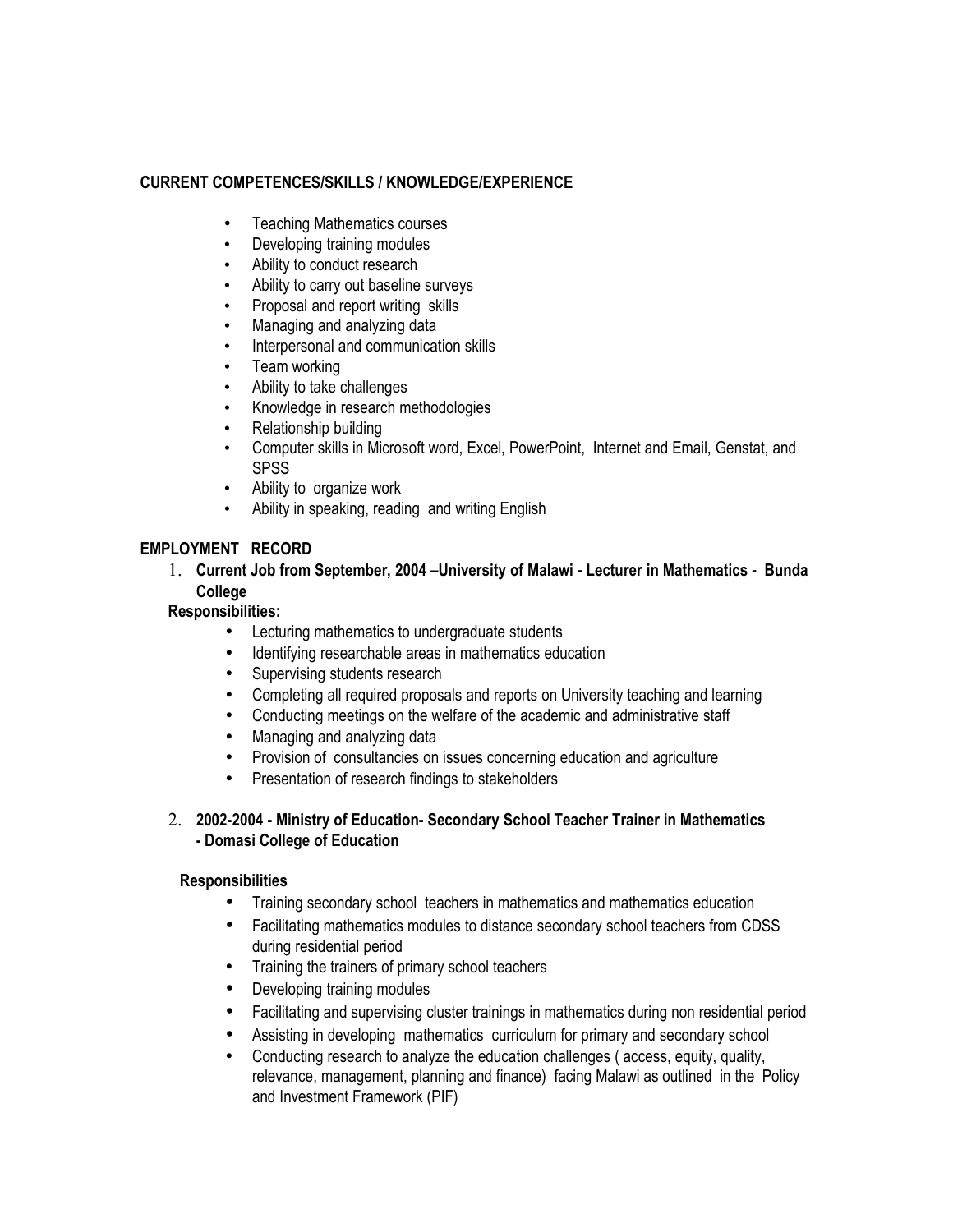- Supervising student teachers teaching practice
- Supervising students research in areas such as students absenteeism, repetition, dropouts and many others
- Assisting Malawi National Examination Board in Formulating and Marking MSCE Mathematics Exams
- Facilitating workshops in teaching strategies and assessment

# 3. **2001-2002- Ministry of Education- Primary School Teacher Trainer - St Joseph Teacher Training College**

# **Responsibilities**

- Training primary school teachers
- Supervising students research in issues affecting primary schools
- Supervising students teaching practice
- Developing training materials
- Conducting research on issues affecting basic education
- Assist in formulating and marking MANEB Exams
- Assisting student teachers in formulating data collecting tools e .g questionnaires
- Conducting refresher courses in mathematics

# 4. **1999-2001-Malawi Defense Force -Secondary School Mathematics Teacher- Army Secondary School**

# **Responsibilities**

- a. Teaching students from form one to form four in the areas of mathematics and physical science
- b. Keeping records of students' performance, dropouts, absenteeism, gender.
- c. Writing reports and updating the head teacher time to time
- d. Assisting in developing secondary school curriculum in the area of mathematics
- e. Assisting MANEB in marking MSCE exams

# 5. **1995- 1999- Ministry of Education- Secondary School Mathematics Teacher - HHI Secondary School**

#### **Responsibilities**

- a. Teaching students from form one to form four in the areas of mathematics and physical science
- b. Keeping records of students' performance, dropouts, absenteeism, gender.
- c. Writing reports and updating the head teacher time to time
- d. Assisting in developing secondary school curriculum in the area of mathematics
- e. Assisting MANEB in marking MSCE mathematics exams

# **REFEREES**

Professor Peter Mumba Professor James Banda Dr. Susuwele Banda Bunda College **Bunda College** Malawi Institute of Education